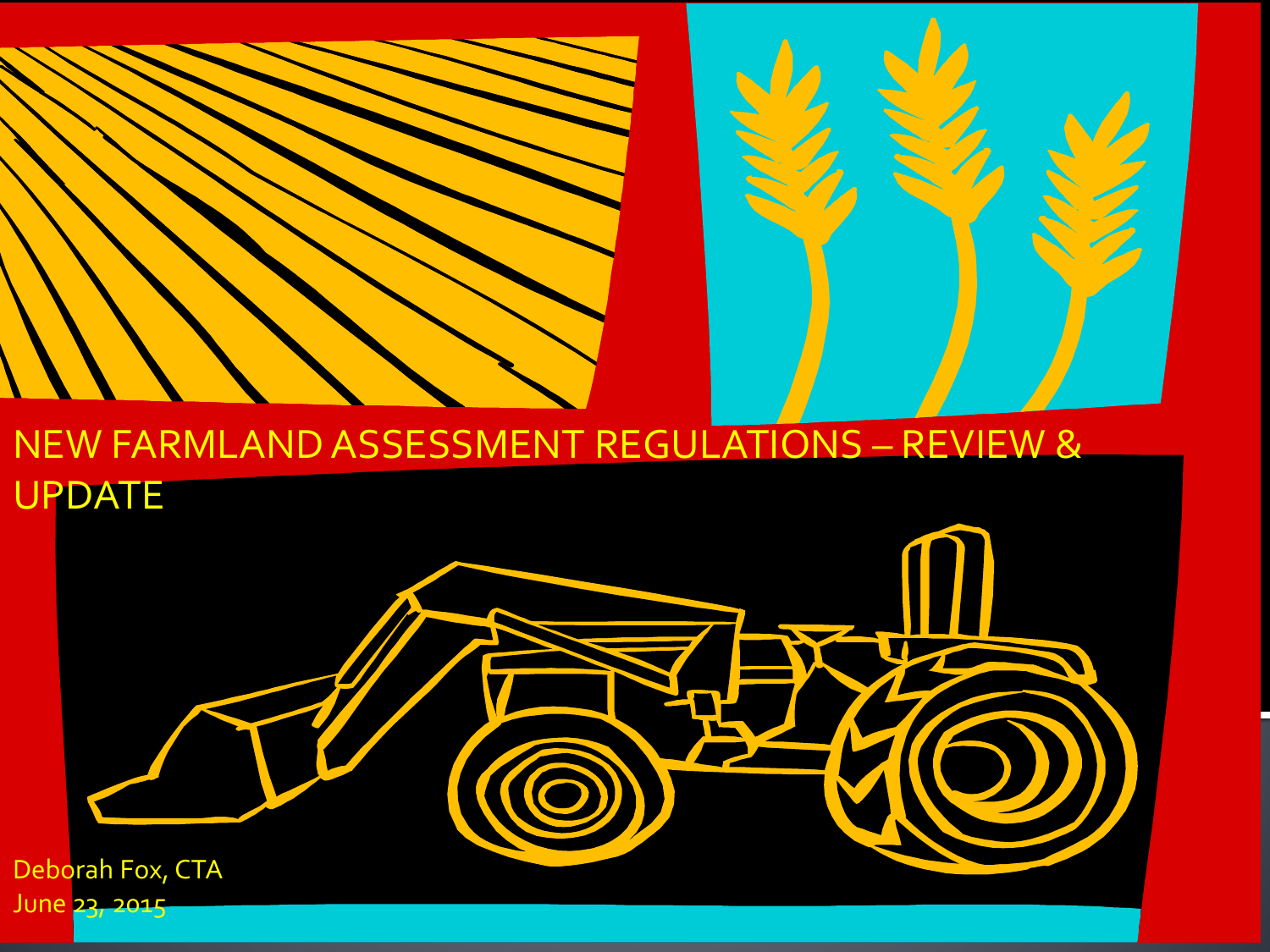# **REVIEW OF CHANGES**

- **INCREASE IN MINIMUM INCOME REQUIREMENT** FROM \$500 TO \$1,000
- **PROPERTIES WITH 7 ACRES OR LESS ARE** REQUIRED TO PROVIDE A NARRATIVE OF ALL FARM ACTIVITY
- SMALL FARMS THAT ARE UNABLE TO MEET THE NEW INCOME REQUIREMENT WILL BE EXEMPT FROM ROLLBACK TAXES AS LONG AS FARM ACTIVITY IS STILL CONDUCTED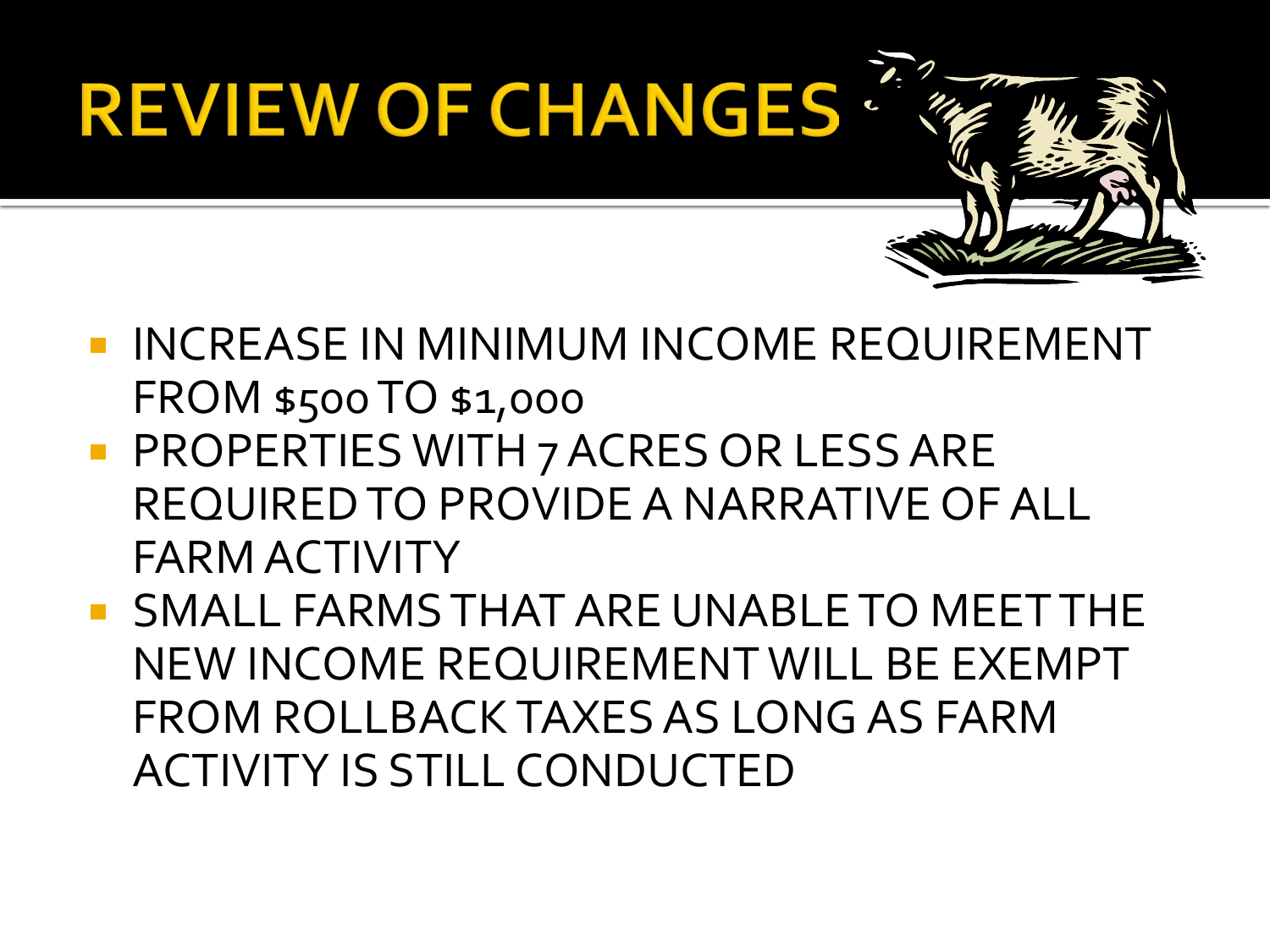## **ROLLBACKS CONT'D**

**THESE FARMS ARE TO BE TREATED AS** FARMS FOR WHICH NO APPLICATION HAS BEEN FILED. THE PROPERTIES WILL BE PLACED ON FULL VALUE WHICH WILL BE DETERMINED BY A REVIEW OF THE MARKET VALUE OF THE PROPERTY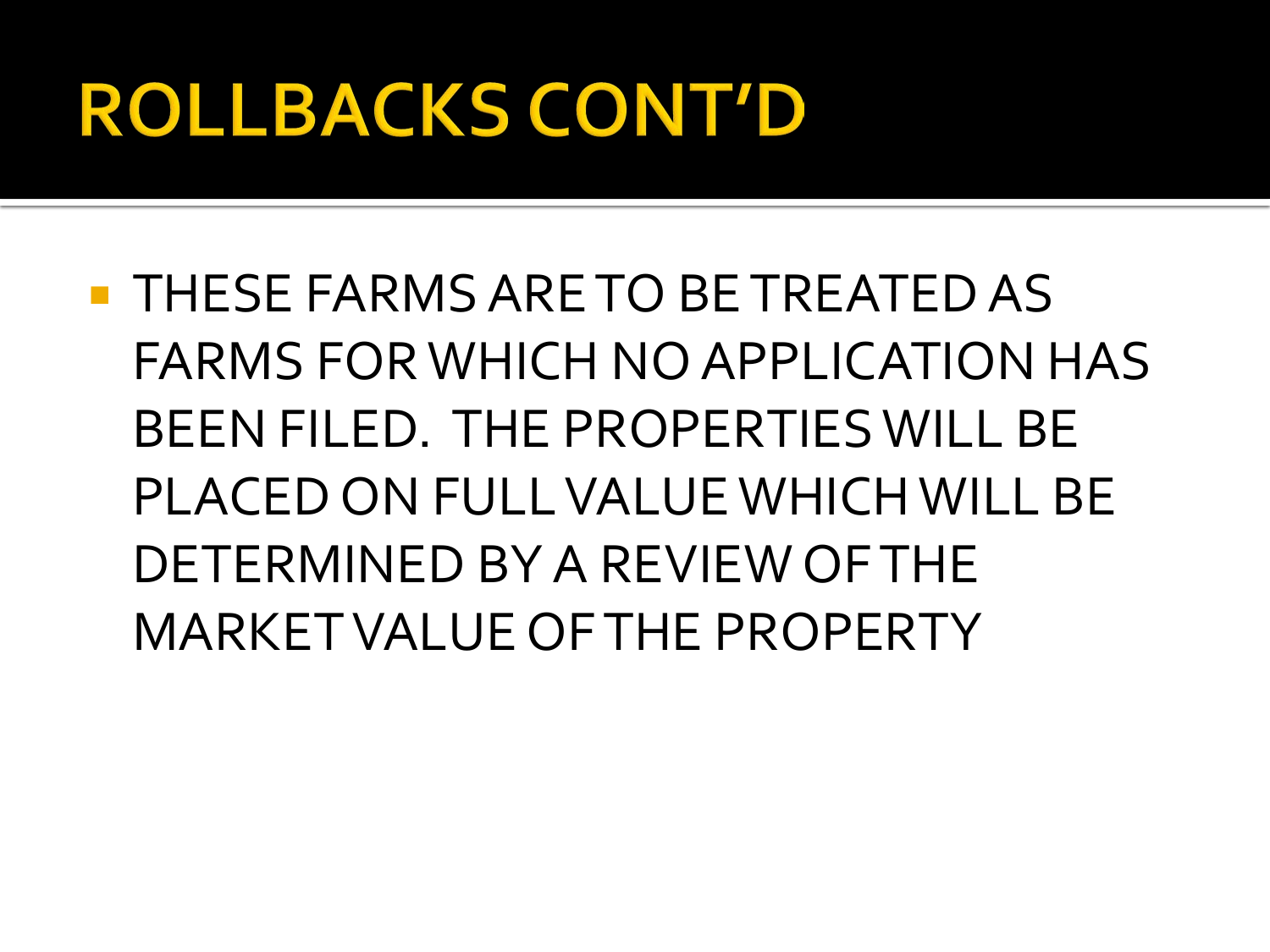### NARRATIVES

THE LAW STATES THAT FARMS WITH UNDER 7 ACRES OF LAND HAVE AN ADDITIONAL REQUIREMENT TO PROVIDE A NARRATIVE AND A PLOT PLAN.

THE NARRATIVE SHOULD BE A SUMMARY OF THE TYPES OF **ACTIVITY** ON THE FARM AND HOW MUCH ACREAGE IS ALOTTED TO EACH TYPE.

IN HOPEWELL WE HAVE ALWAYS REQUIRED A PLOT PLAN EVERY YEAR FOR ALL FARMS EVEN IF THERE HAVE BEEN NO CHANGES!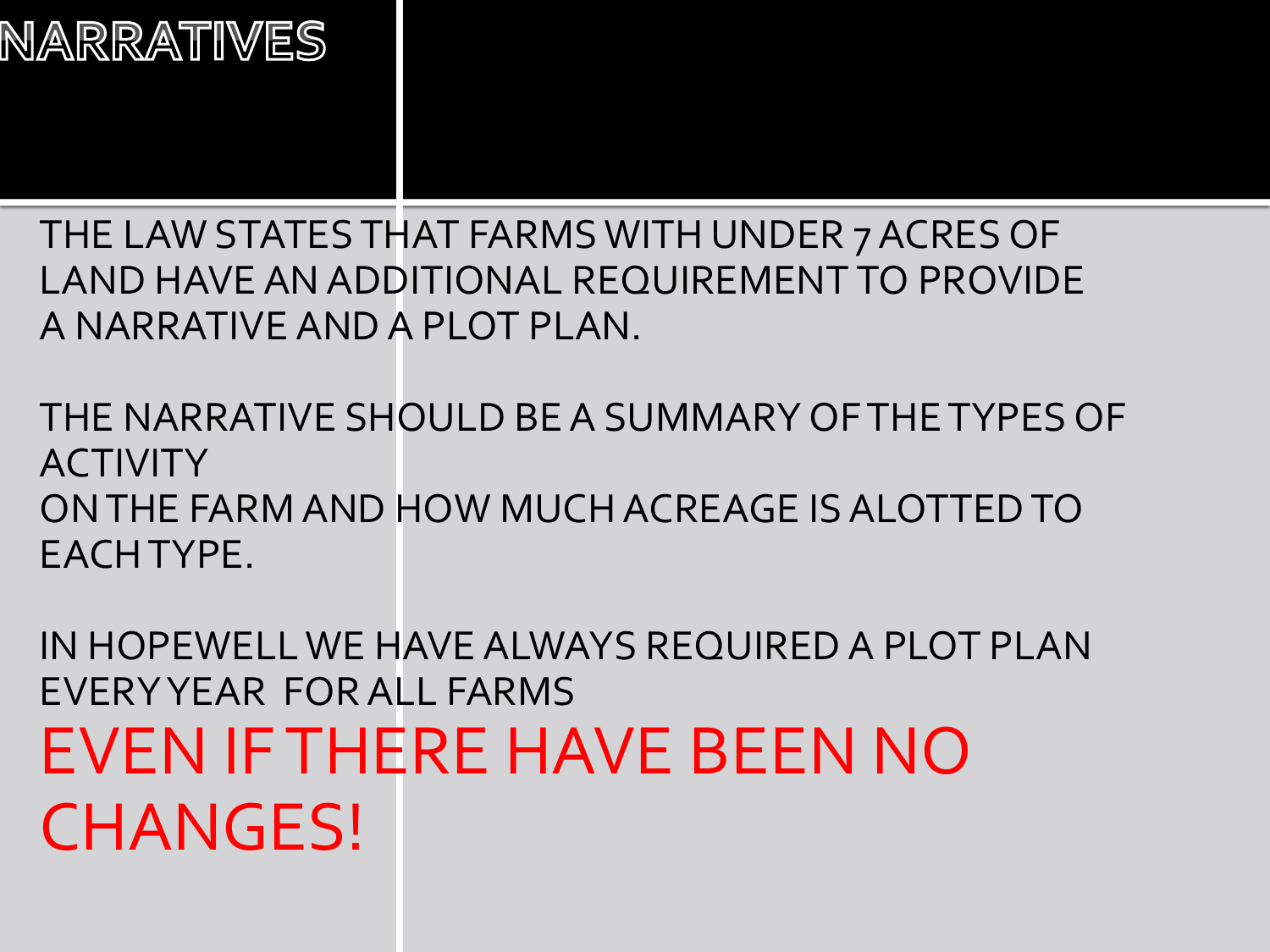### **REVIEW OF CHANGES - PENALTIES**

- UNDER THE NEW LAW THE FACTS AND STATEMENTS ON YOUR APPLICATION SHALL BE CONSIDERED TO BE SET FORTH AS TRUE AND AS IF THEY WERE MADE UNDER OATH.
- **THEY ARE SUBJECT TO THE SAME** PENALTIES AS PROVIDED BY LAW FOR PERJURY.
- **CIVIL PENALTIES OF UP TO \$5,000 MAY BE** IMPOSED FOR GROSS INTENTIONAL MISREPRESENTATION ON APPLICATIONS.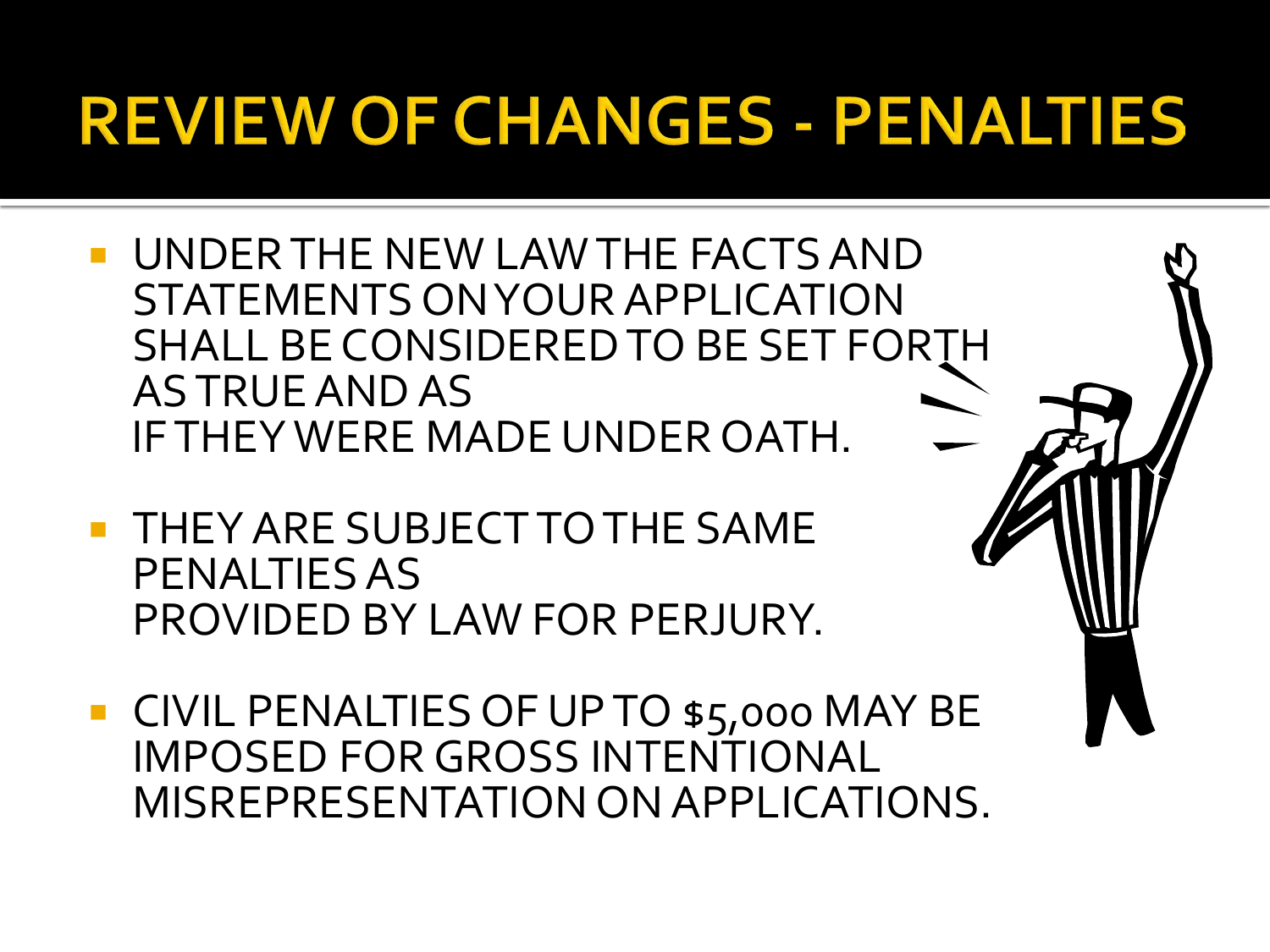# **CHANGES MADE SINCE** 2014

- **REPORTING OF INCOME WILL BE** DONE BY ALL APPLICANTS ON THE NEW GROSS SALES FORM
- **RECEIPTS AND/OR FARMER'S** LETTERS WILL NO LONGER BE REQUIRED/ACCEPTED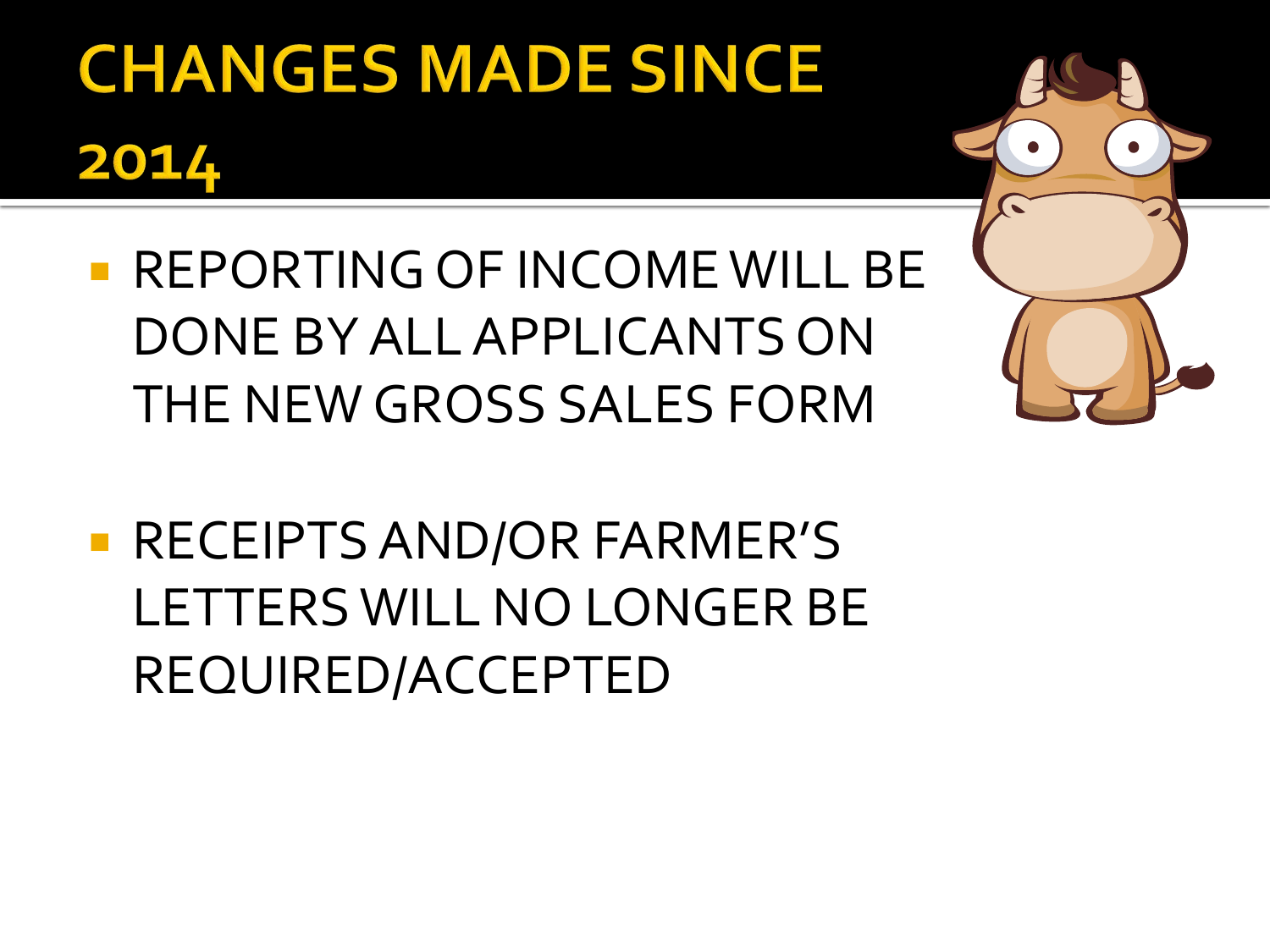## **GROSS SALES FORM**

- Property Owners are required to enter the number of acres for each crop and the amount of income or anticipated income as of December  $31^{st}$  of the filing year.
- This information is to be supplied with the application and no longer can be submitted at a later date.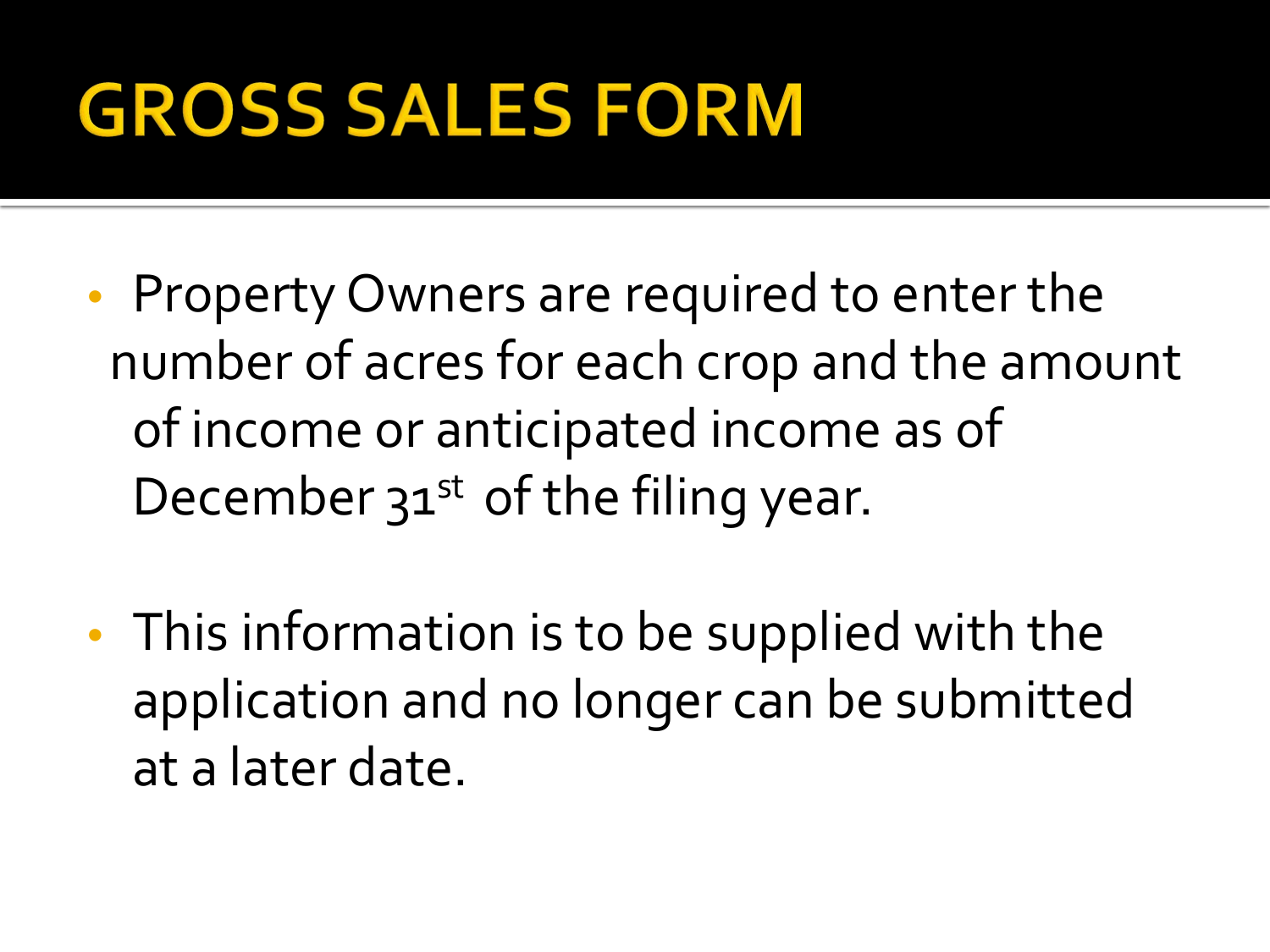### **CHANGES MADE SINCE 2014**

MIXED USE PROPERTIES: THE LAW DOES NOT ADDRESS THE INCOME REQUIREMENT WHEN A PROPERTY HAS BOTH A WOODLAND MANAGEMENT/ STEWARDSHIP PLAN AND CROPS THE DIVISION OF TAXATION HAS DECIDED THAT ANY PROPERTY WITH AT LEAST 5 ACRES OF CROPS WILL HAVE TO MEET THE \$1,000 REQUIREMENT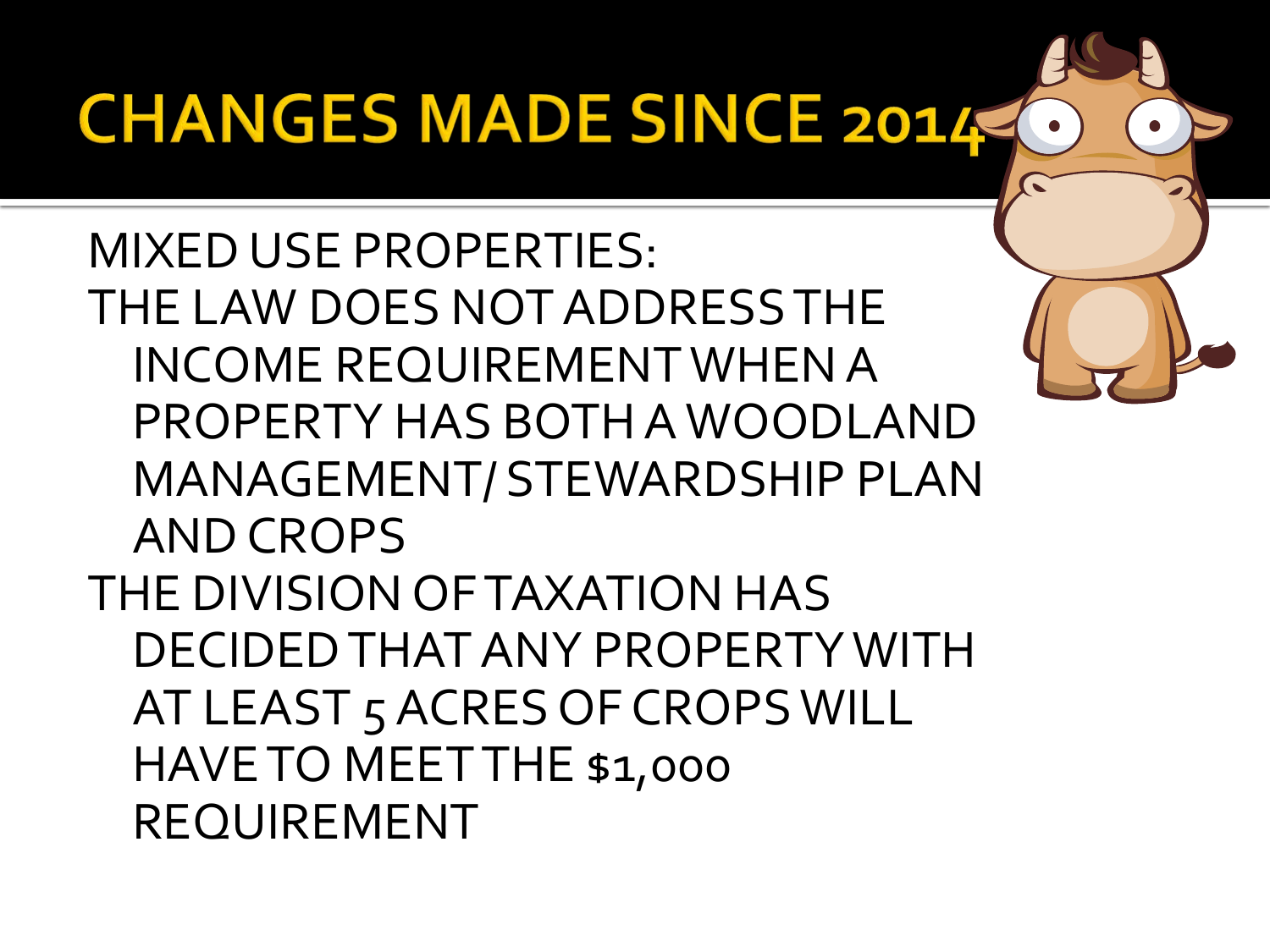### **FOREST STEWARDSHIP**



•IN 2010 GOVERNOR CORZINE SIGNED INTO LAW THE FOREST STEWARDSHIP ACT

•THE PURPOSE OF THIS ACT WAS TO ALLOW WOODLAND OWNERS TO RECEIVE THE BENEFITS OF FARMLAND ASSESSMENT BY FOLLOWING A STEWARDSHIP PLAN THAT WOULD ALLOW FORESTS TO REGENERATE AND NOT REQUIRE INCOME FROM TREE CUTTING

•IN 2015 DEP COMPLETED ITS RECOMMENDATIONS FOR THE REGULATION OF THE ACT

•IT IS NOW UNDER LEGAL REVIEW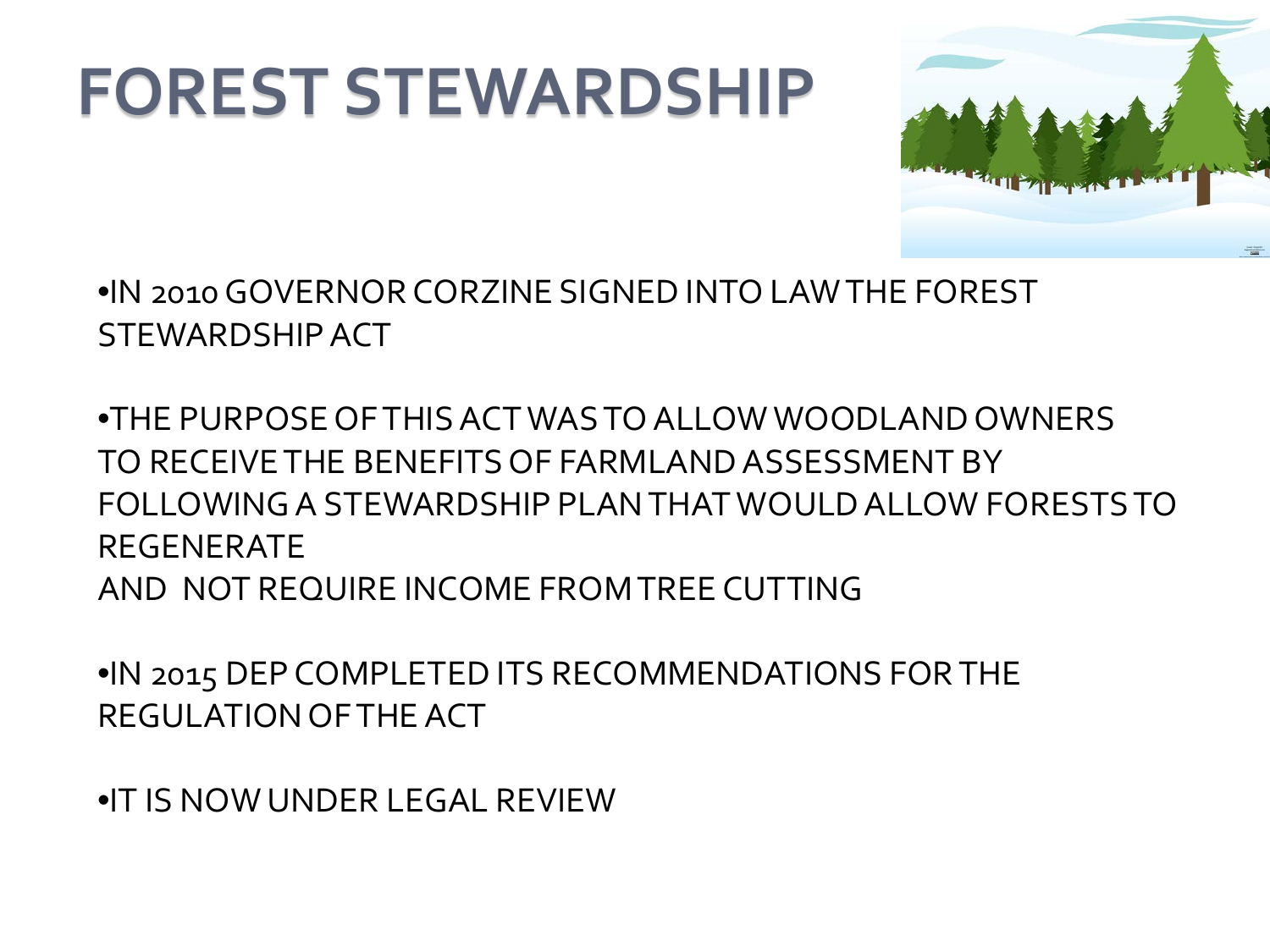### **QUESTION:**

### MY WOODLAND DATA FORM ALREADY ASKS ME HOW MANY ACRES ARE IN THE PLAN AND HOW MUCH INCOME THE CUTTING GENERATES. DO I STILL HAVE TO FILL OUT THE GROSS SALES FORM?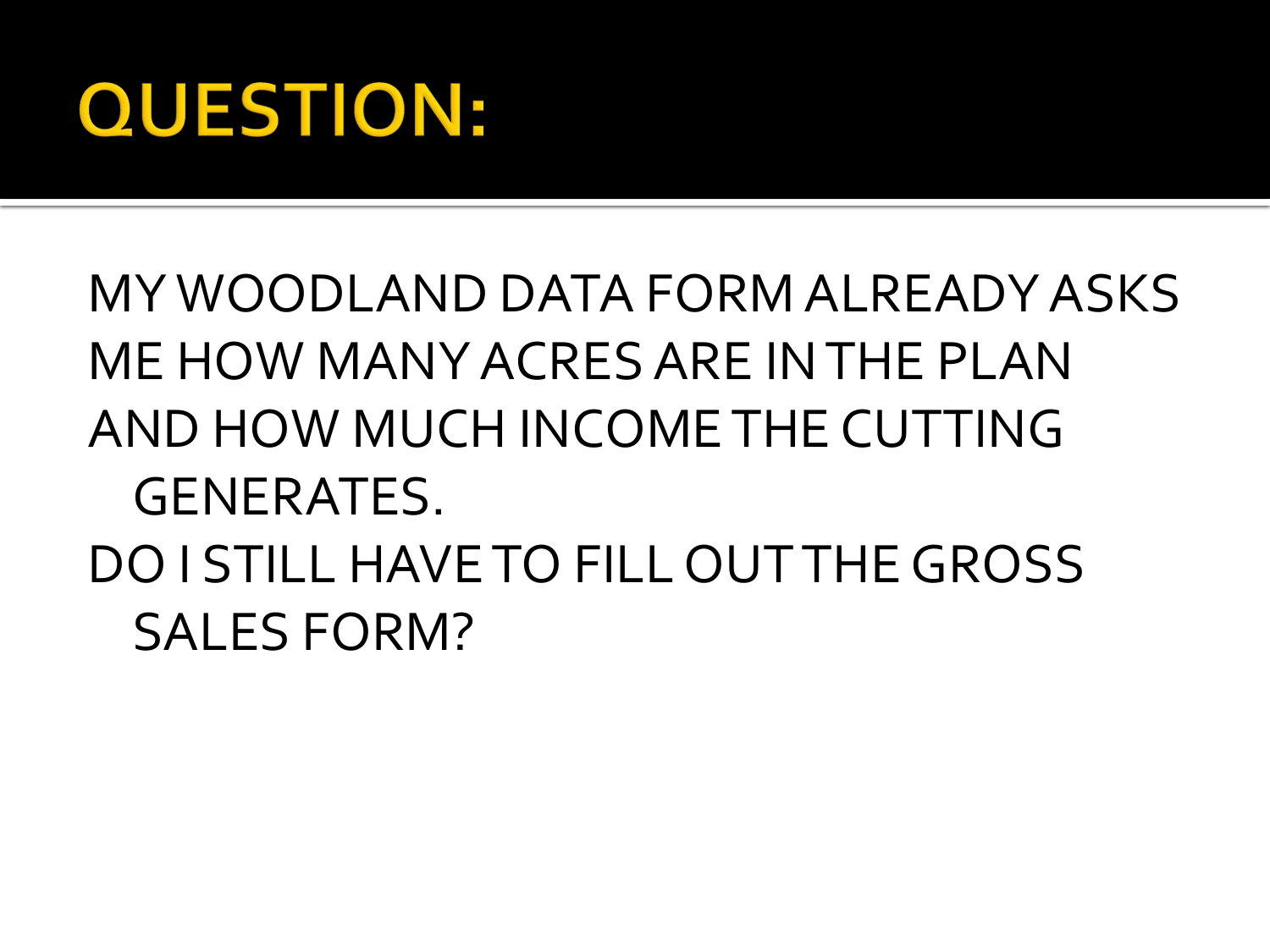

### **THE WD-1 FORM IS USED BY YOUR FORESTER** TO DETERMINE IF YOU ARE FOLLOWING YOUR PLAN. THE NUMBER OF CORDS CUT AND INCOME THAT IS GENERATED HELPS YOUR FORESTER TO ASCERTAIN THE AMOUNT OF ACTIVITY. THE GROSS SALES FORM IS USED AS A PROOF OF INCOME IN LIEU OF RECEIPTS OR OTHER PROOFS. IT IS A STANDARDIZED FORM TO BE USED BY ANYONE APPLYING FOR FARM ASSESSMENT.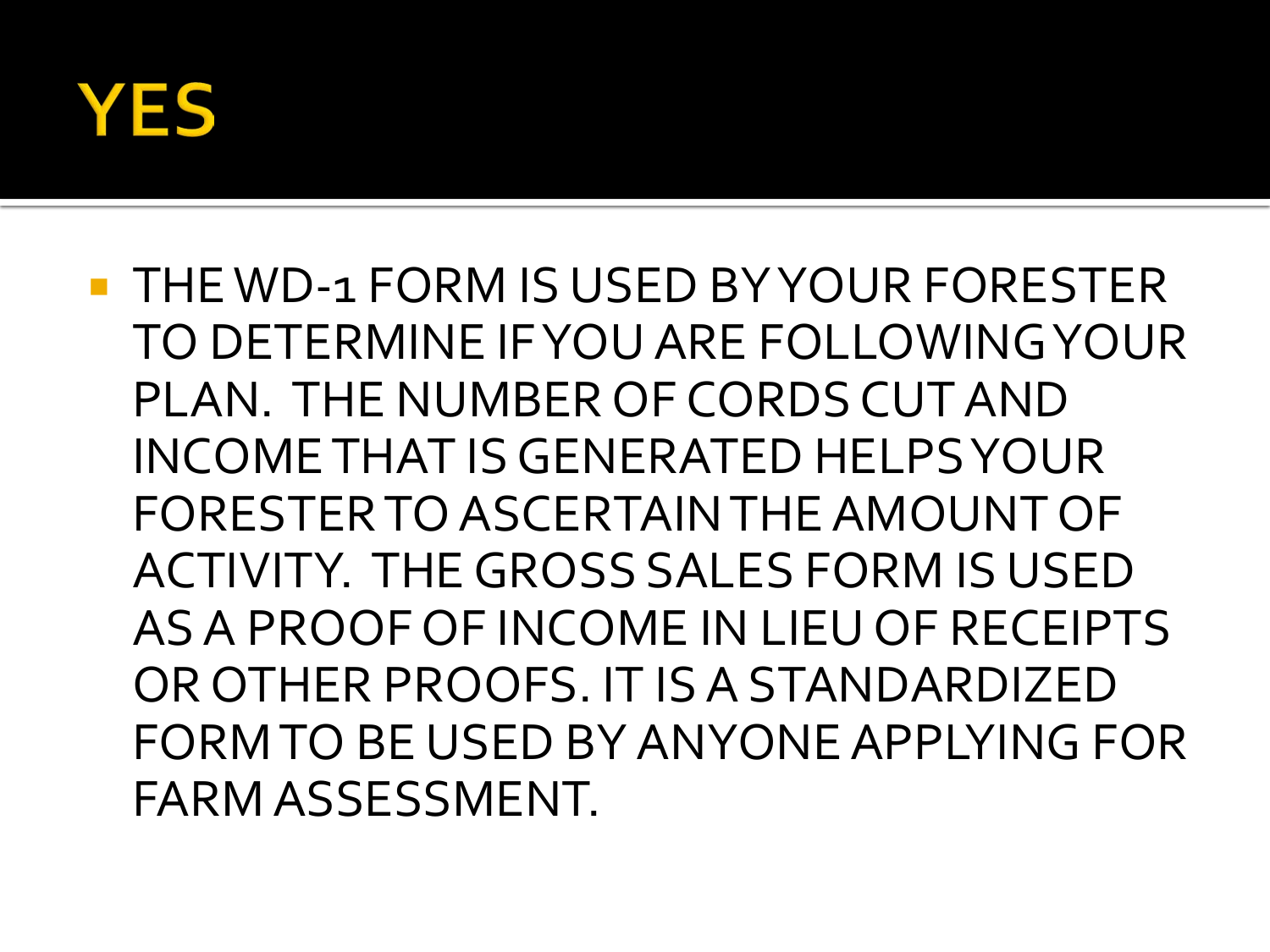### **QUESTION:**

### I HAVE CONCERNS ABOUT MY INCOME INFORMATION BEING MADE AVAILABLE TO THE PUBLIC. IS THE GROSS SALES FORM SUBJECT TO OPRA REQUESTS?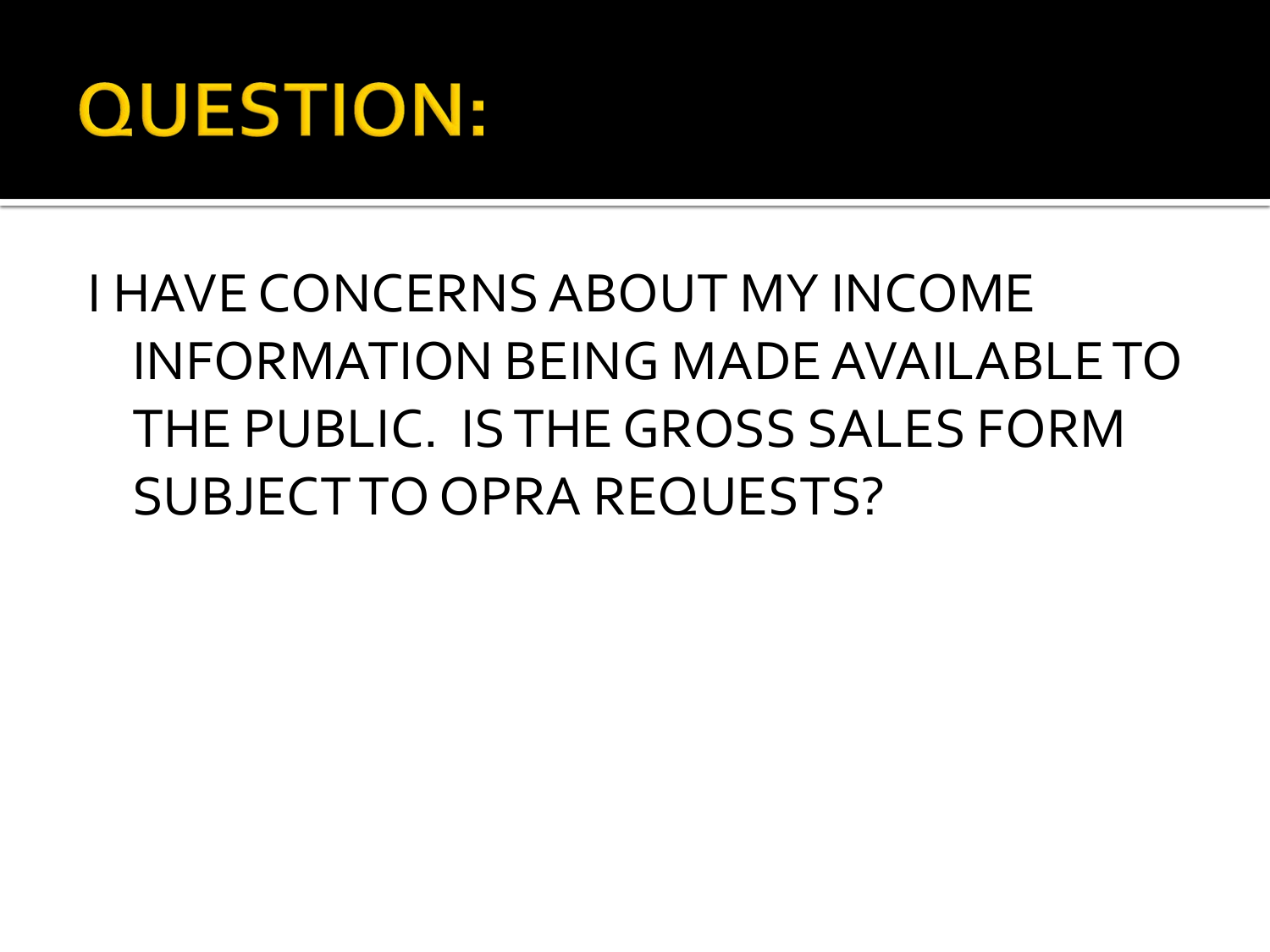

### THE GROSS SALES FORM WAS DEVELOPED BY THE DIVISION OF TAXATION IN CONJUNCTION WITH A PANEL OF FARMERS AND FORESTERS. CONCERNS WERE RAISED THAT THE DOCUMENT WOULD CONTAIN SENSITIVE INFORMATION THAT WOULD BE OPEN TO PUBLIC SCRUTINY.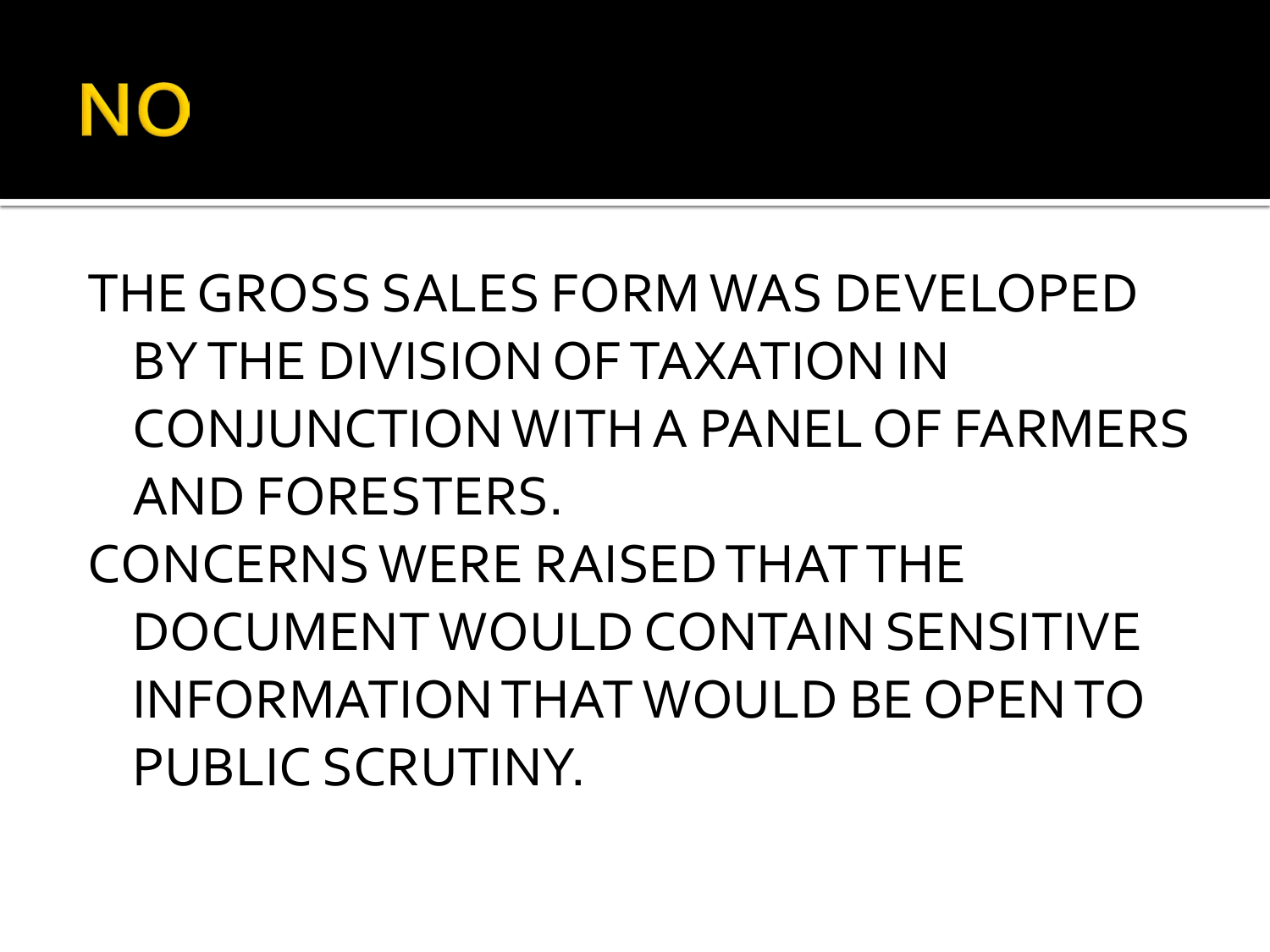## **CONTINUED**

NJSA 47:1A-1.1 DEFINES CERTAIN INFORMATION AS NOT BEING GOVERNMENT RECORDS AND THEREFORE CONFIDENTIAL INCLUDING "TRADE SECRETS AND PROPRIETARY COMMERCIAL OR FINANCIAL INFORMATION OBTAINED FROM ANY SOURCE"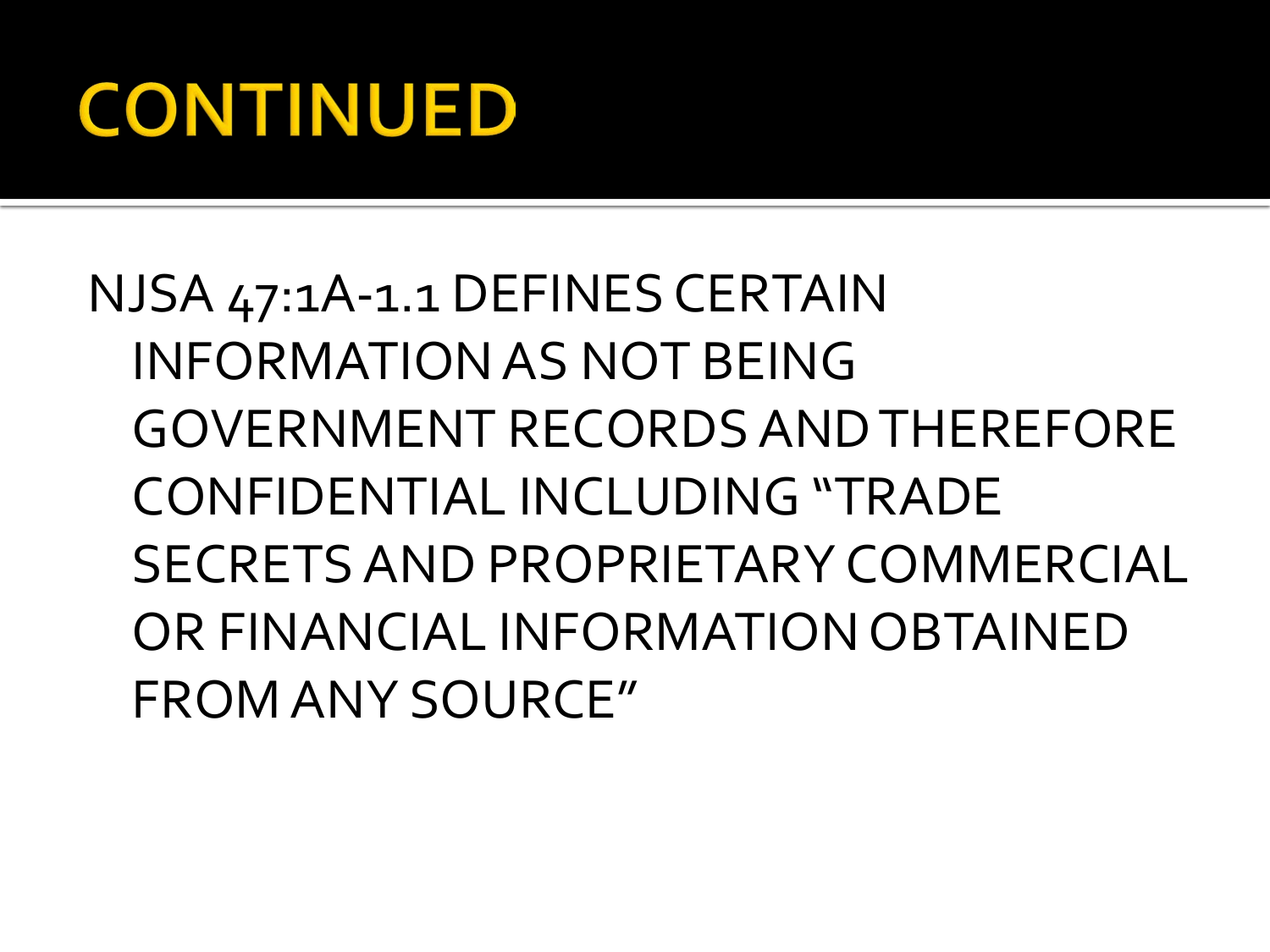### **QUESTION:**

### WE JUST BOUGHT THE PROPERTY AND I DON'T KNOW WHAT TYPE OF FARMING THE PREVIOUS OWNERS WERE DOING OR WHAT WE ARE GOING TO DO YET BUT WE WANT TO KEEP THE FARM ASSESSMENT. WHAT SHOULD WE DO?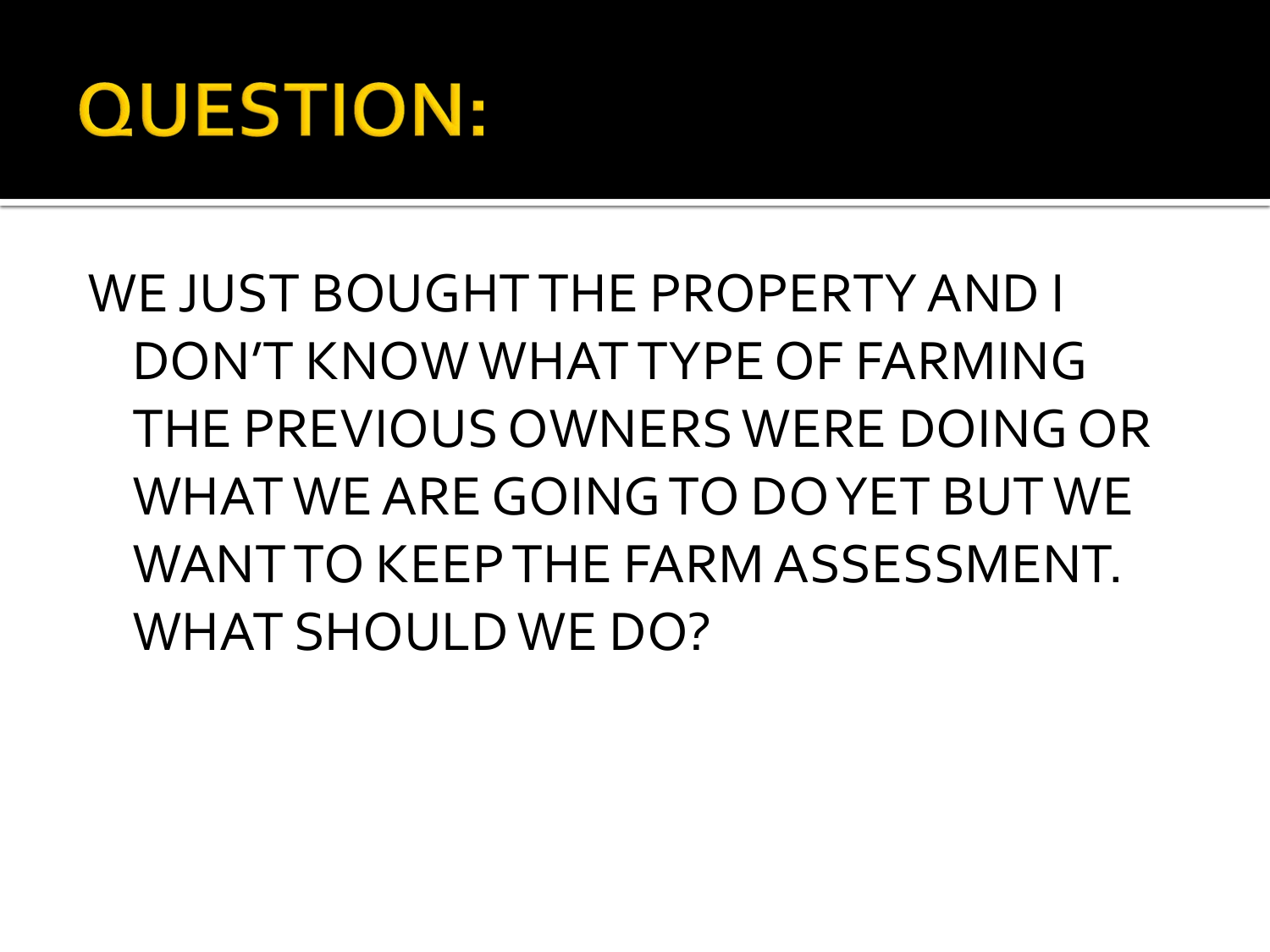### **RESOURCES**

THE HOPEWELL TOWNSHIP AGRICULTURAL COMMITTEE IS A GREAT RESOURCE FOR PEOPLE WHO WOULD LIKE TO FARM AND DON'T KNOW HOW TO GET STARTED OR WOULD LIKE SOME ADVICE ON SPECIFIC IDEAS.

THE ASSESSOR'S OFFICE CAN ASSIST IN EXPLAINING THE REGULATIONS AND FILLING OUT THE FORMS.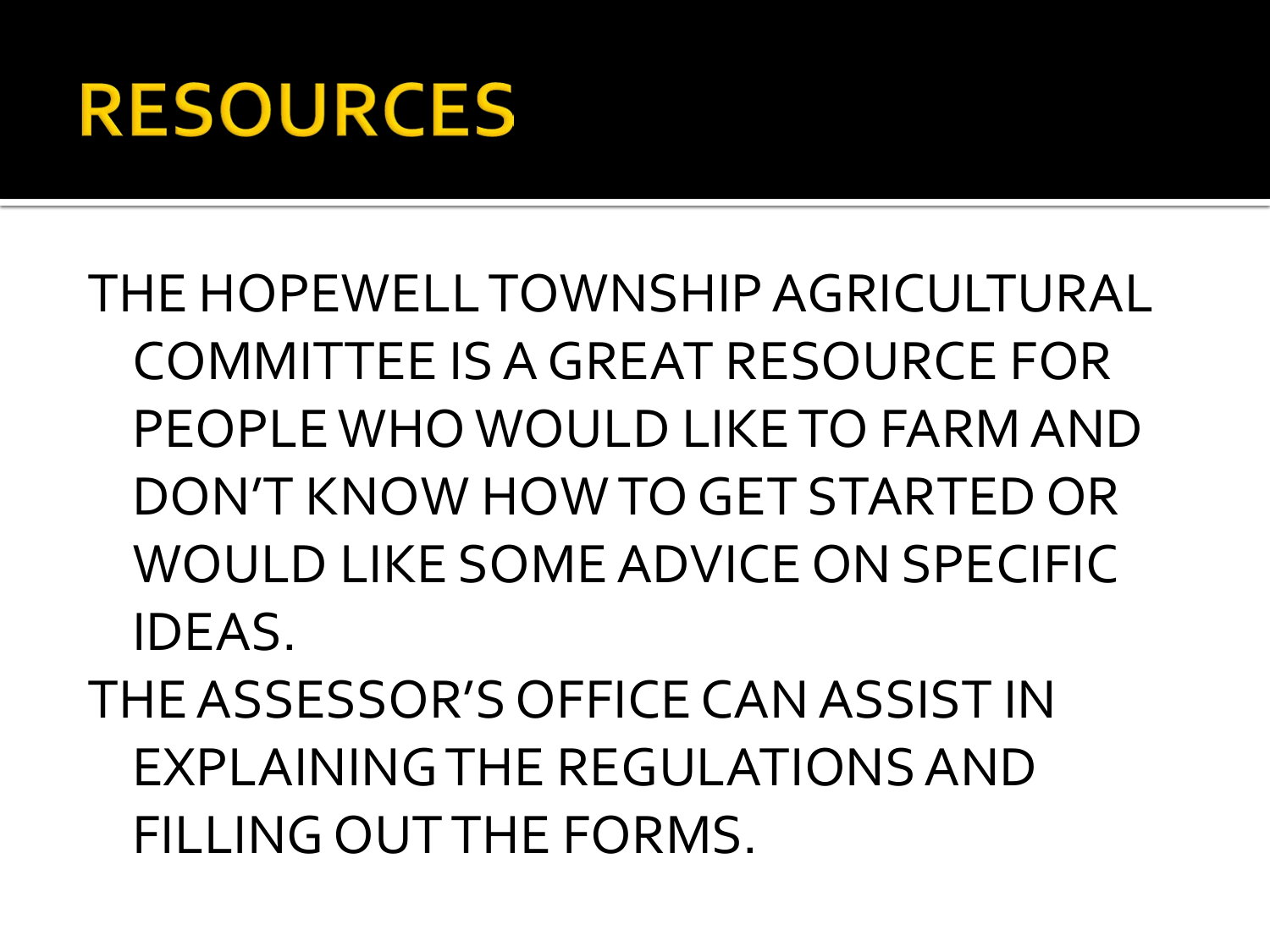## **RESOURCES**

- **A LIST OF APPROVED FORESTERS CAN BE** FOUND AT [WWW.state.nj.us-dep-parksandforests.acf.pdf.url](http://www.state.nj.us-dep-parksandforests.acf.pdf.url/)
- A LIST OF LOCAL FARMERS CAN BE OBTAINED FROM THE ASSESSOR'S OFFICE